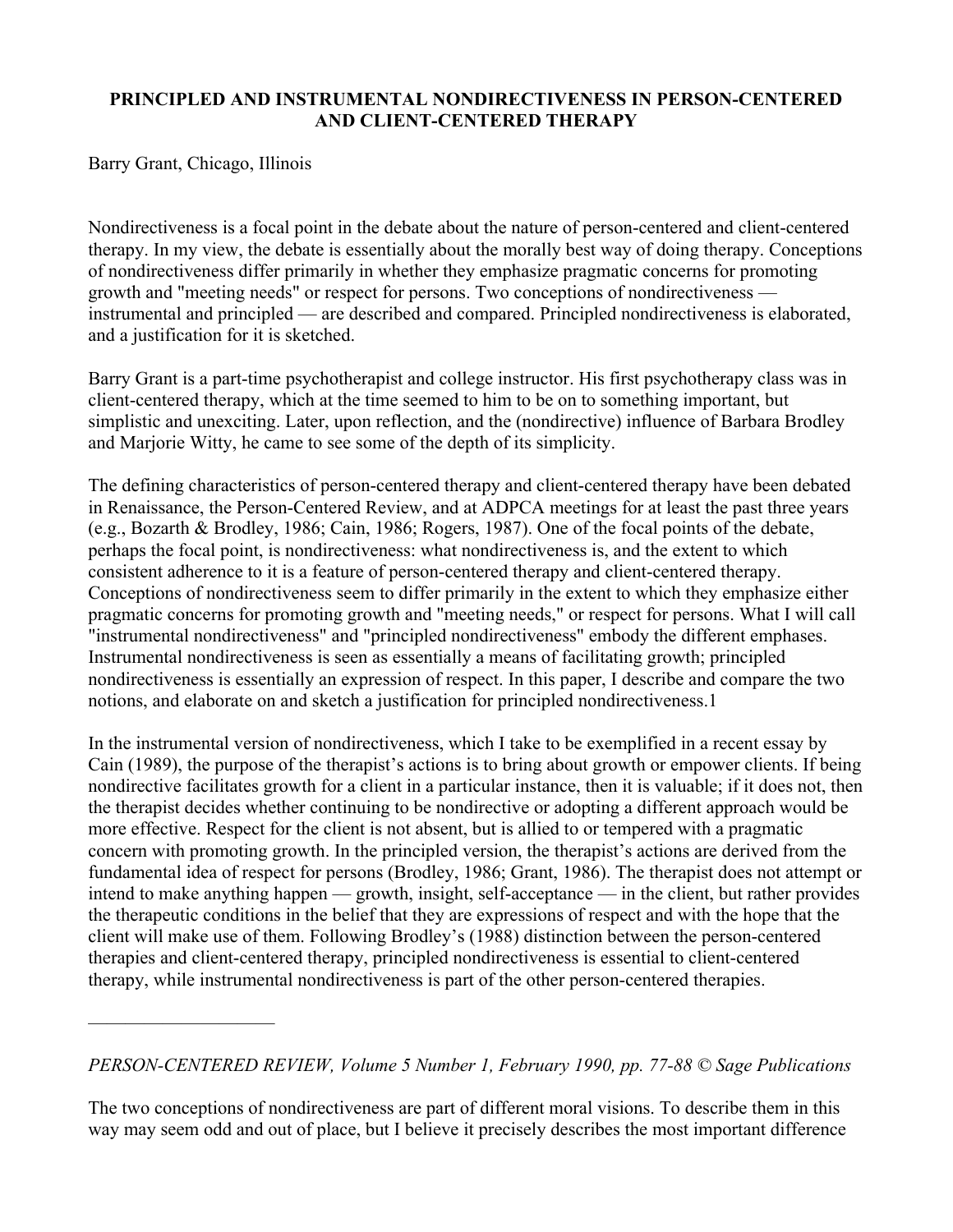between the two views. The debate about the nature of person-centered therapy, and about nondirectiveness, is essentially an argument about right and wrong in psychotherapy. Before discussing nondirectiveness, I want to give this claim some substance.

# ON THE QUESTION OF THE NATURE OF PERSON-CENTERED THERAPY

One way of looking at the question of the nature or definition of person-centered therapy is to see it as asking what is the correct interpretation of Rogers's theory of psychotherapy. Rogers originated person-centered therapy. When we ask what it is, we ask about what he thought. This is important both to historians of psychology and to those of us who call ourselves person-centered or client-centered. We have chosen these labels because we believe our views on therapy are identical, or significantly similar, to Rogers's views.

Any body of complex thought that has developed over a period of time will be open to more than one compelling reading. There is no one correct answer to the question of what Rogers's therapy is, any more than there is one correct understanding of Freud's, Jung's, or any other person's therapy. Debate about the correct interpretation of Rogers's work can continue for as long as his readers can come up with new and persuasive ways of making sense of his writings. The debate will end when we all agree or lose interest. Neither is likely to happen soon.

The danger of debating the definition of person-centered therapy or client-centered therapy solely in terms of what Rogers wrote is that it can distract us from explicitly addressing a more important question. Certainly none of the disputants are just arguing about how to read Rogers. We are exercised about "misreadings" of Rogers because we have judgments about the practices they imply. We think it is wrong or right, better or worse, to help people to focus, to give advice, to be nondirective, and so on. We don't just think Rogers did or did not advocate these things. The debate is not essentially (or should not be) about the correct understanding of Rogers. It is a way of addressing a basic question every form of psychotherapy must answer: How ought one to practice therapy?

The debate about what person-centered therapy or client-centered therapy is or is not is better understood as a dispute about what is the morally best way of doing therapy. Taking a position on the matter begins with Rogers's work, but it should not end there. It begins there because the participants in the debate have been heavily influenced by Rogers. We take our vocabulary and guiding ideas from him. Because we are different and he isn't unitary, we don't take the same things in the same way, and we argue about what he said. But, defining terms, offering interpretations, and declaring ourselves are not adequate justifications for our practices. We must also give moral reasons for our views. We must be able to argue why it is good to engage in the practices we advocate. We should be able to do this because psychotherapy is a moral enterprise. It is an activity which can and does affect the well-being of others, and which is based on ideas about right and wrong in human relationships (see, of many authors who make this point, Grant, 1985; London, 1986; Szasz, 1978; Watson, 1958). Thus, principled and instrumental nondirectiveness are not only competing interpretations of Rogers, they are competing ideas about how one ought to conduct oneself as a therapist, what is most important in therapy, what it serves, what its goal is.

## INSTRUMENTAL NONDIRECTIVENESS

In instrumental nondirectiveness, the therapist's primary commitment is to the client's growth. Cain (1989) argued that strict adherence to nondirectiveness does clients a disservice when it does not serve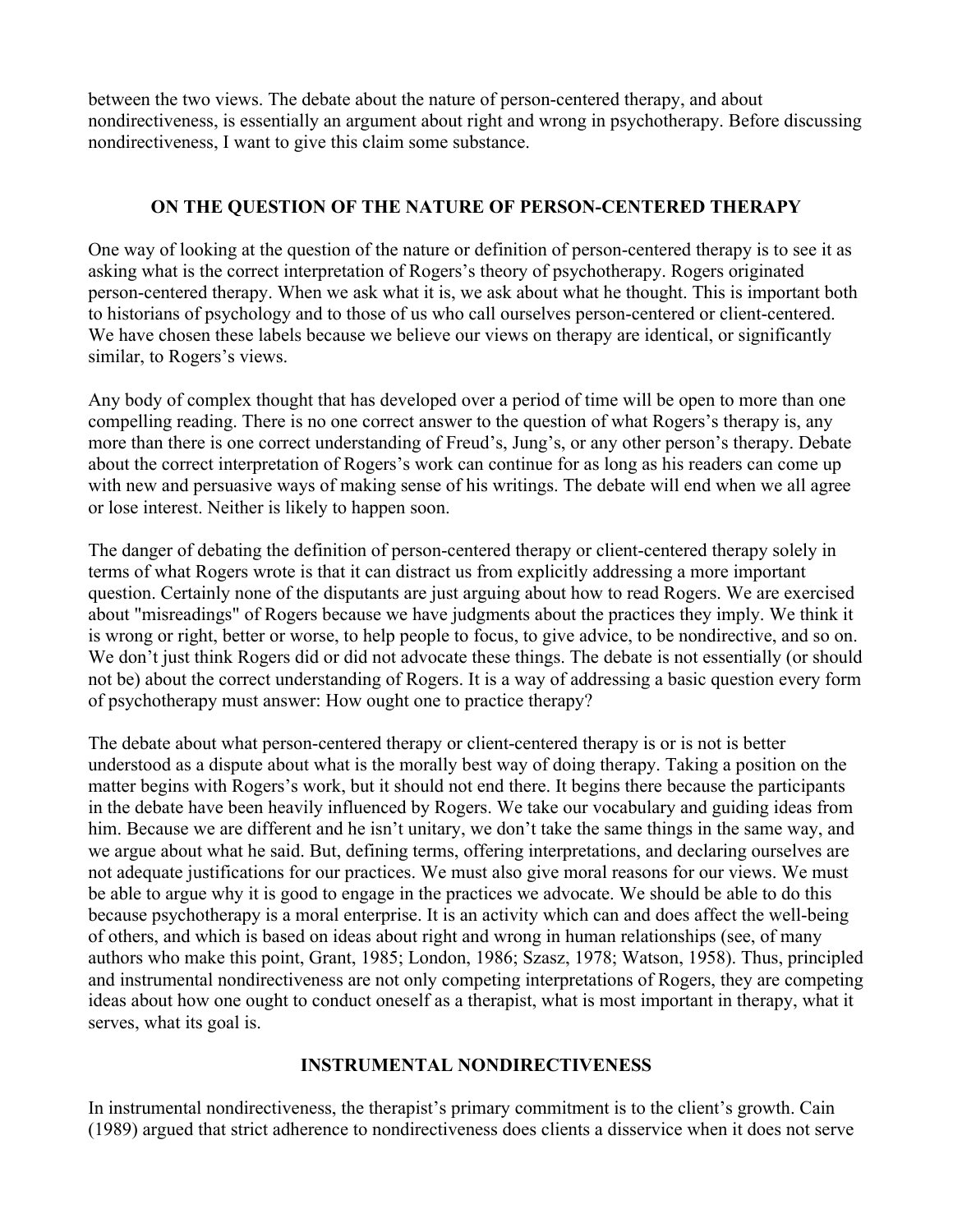the client's growth. He sees nondirectiveness as a way of bringing about certain effects in clients; it is valuable insofar as it can do this, and an obstacle insofar as it cannot. He reads Rogers as advocating nondirectiveness because it promotes freedom and growth: "Rogers's intent.., was to free the client to grow in his or her own way" (p. 124). The "paradox" of nondirectiveness in the title of his paper refers to the therapist, whose purpose in being nondirective is to empower, free, and bring about growth in clients, and who may, at times, actually disempower clients, and hamper and frustrate their growth. Cain (1989) wrote:

To the degree to which person-centered practitioners feel compelled to be nondirective, the more likely they are to impose limits on their clients because they constrain their own behavior... . In order for our clients to feel genuine freedom it seems necessary that we too must feel free to interact in a variety of ways that may or may not include nondirectiveness. (pp. 129-130)

The major point of his essay is that this is especially true for clients whose "learning style" is not compatible with nondirectiveness. He argued, in effect, that it is wrong to be nondirective when being so is counterproductive. Cain did not explicitly describe what actions are consistent with his conception of nondirectiveness, but he seems to have a common view of it which holds that it is usually expressed through empathic responses. Indications from the client for a different response are likely to be met with empathic responses, by simply listening or by encouraging the client to experiment or figure things out alone.

In this view, efficacy is the most important criterion that nondirectiveness or any attitude or technique has to meet. "Does it facilitate growth?" is the first question a therapist of this ilk asks. Growth is necessarily defined to some extent independently of the client's frame of reference. The therapist must have an idea of what constitutes growth in order to decide when to be nondirective.

### PRINCIPLED NONDIRECTIVENESS

"Does it respect the client?" is the first question a therapist who has a principled conception of nondirectiveness asks about an intervention. For this sort of therapist, the question about efficacy is absent. Because therapists claim to offer service, they may ask clients if therapy is helpful. But the client-centered therapist's rationale for being nondirective is not that nondirectiveness works. Being nondirective in a principled manner is not a way of making something happen, not a way of causing growth or freedom or empowerment or self-acceptance. Client-centered therapists are not nondirective because they believe that by declining to exercise power they are more likely to "free" clients than if they did something else. They are nondirective because they respect their clients' voices. Principled nondirectiveness is an attitude that provides a "space" for growth, not one that intends to cause it. Nondirectiveness, like love, is not acted upon for what it achieves, but for what it honors. Excepting instances in which other moral considerations prevail, it is, within this framework, always right to be nondirective and always wrong not to be.

Principled nondirectiveness is an attitude, not a set of behaviors. Having the attitude does not mean having a stock or a "hands off" approach to relating to clients, although the most common expression of it is empathic understanding responses (Brodley, 1988). Living the attitude means being open and responsive to clients' requests and indications for other types of response. So, for example, a tennis instructor who holds to principled nondirectiveness would not respond to a request for instruction by encouraging the student to experiment, as Cain's, or a directive instructor would, unless he or she thought that this was the best way to develop a stroke. If the instructor thought that there were better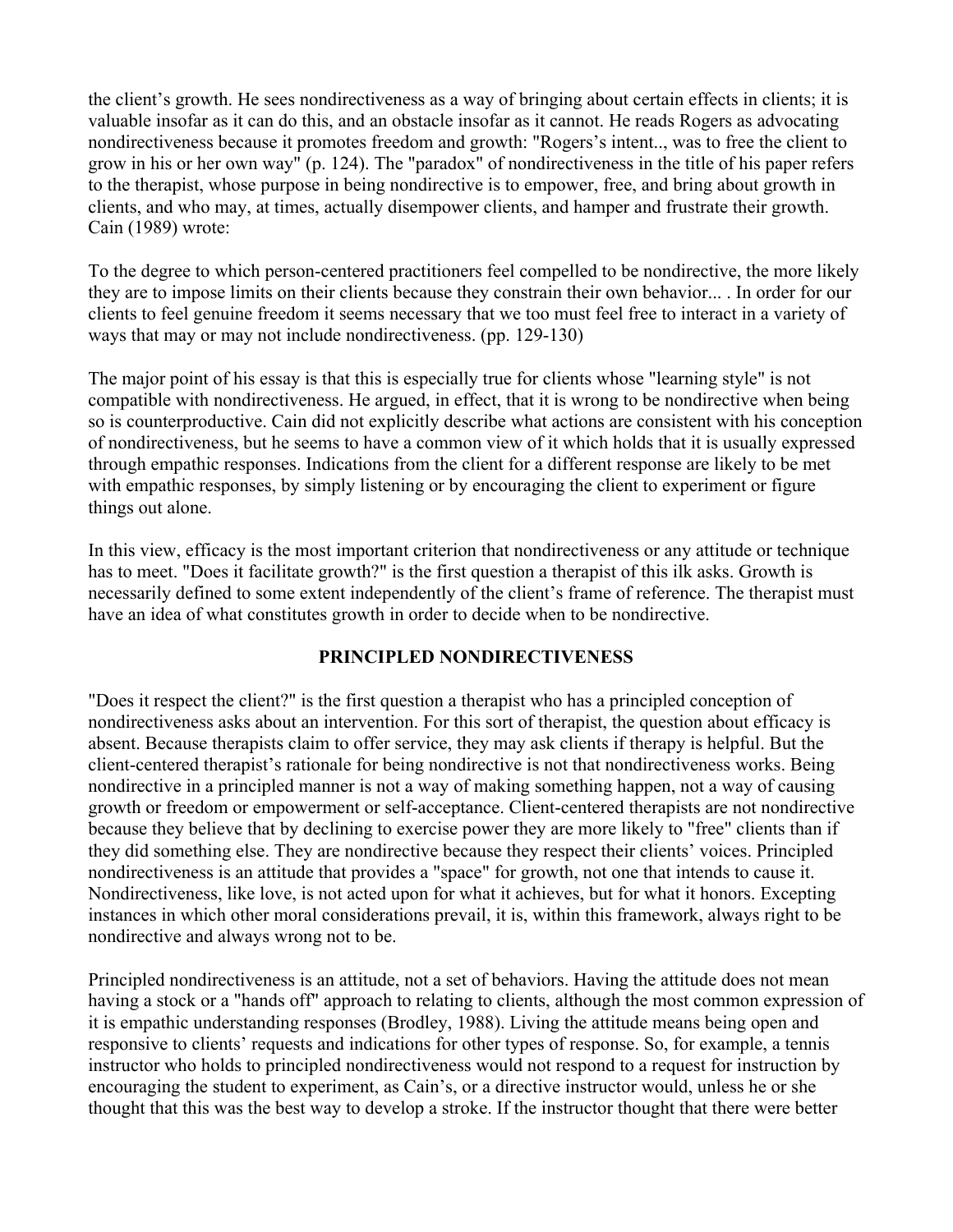ways, those would be offered instead. A request for help would get the instructor's best answer. If the instructor did not know, or was not sure, that would be indicated.

Principled nondirectiveness is an expression of an absence of the intention to make anything in particular happen, and of an openness to following the client's direction.

How can the principled nondirective attitude be justified? I think there are a couple of reasons for it which I will sketch briefly. One derives from the "Attitudes and Orientation of the Counselor" chapter of Client-Centered Therapy (Rogers, 1951). There, Rogers wrote about the dignity and worth of the individual, the individual's capacity for self-direction and right to self-direction, all values of liberalism. Client-centered therapy can be understood as liberal values enacted in a therapeutic setting (see Van Belle, 1980). "The liberal idea of freedom . . . claims for man, by reason of his humanity, the right, within limits . . ., to order his life as seems good to him" (Plemenatz, 1973). Client-centered therapy fully respects clients' right to determine their path in life. It makes no assumptions about what people need or how they should be free. It respects clients as authors of their own lives and provides them with a space to rewrite their story, if they want to. Ibsen describes liberty as giving each individual the right to liberate himself, each according to his personal needs. Client-centered therapy offers this liberty. It does it in such a way that its ends are consistent with its means (Tomlinson & Whitney, 1970). This is very important. The liberation that can come from client-centered therapy is accomplished by respecting clients as autonomous beings, not by making them autonomous beings.

Principled nondirectiveness can also be seen as an expression of a nearly religious attitude toward the world. The attitude is religious in that it has to do with what Edwards (1982) calls "a fundamental and pervasive stance to all that is" (p. 236). Edwards very beautifully expresses an attitude that can serve as a basis for nondirectiveness in his description of an aspect of Wittgenstein's thought:

Wittgenstein's [notion of sound human understanding] is the expression of a religious commitment; it is the expression that is, of a fundamental and pervasive stance to all that is, a stance which treats the world as a miracle, as an object of love, not of will. The sound human understanding is the mark of such love, for it is a feature of love that it never literalizes any perception; love is always ready to go deeper, to see through whatever has already been seen. From the perspective of loving attention, no story is ever over; no depths are ever fully plumbed. The world and its beings arc a miracle, never to be comprehended, with depths never to be exhausted. Thus the sound human understanding is essentially a religious response .... It is a response that makes sheer acknowledgement, not control, central. (p. 236)

This attitude is one of being humbled before the mystery of others and wishing only to acknowledge and respect them. Client-centered therapy is a way of making this acknowledgment — an almost aesthetic appreciation for the uniqueness and otherness of the client.

The paradox of principled nondirectiveness is that a therapist who wholeheartedly lives the attitude may at times appear to be extremely directive. A client may request direction, advice, interpretations, or instructions, and the therapist may offer these. The decision to do so does not depend on a determination of the client's needs, best interests, diagnosis, or learning style. It rests, rather, on whether the therapist wants to honor the request, judges himself or herself competent to honor it, and believes it moral to do so. The therapist has no stake in having things come out one way rather than another.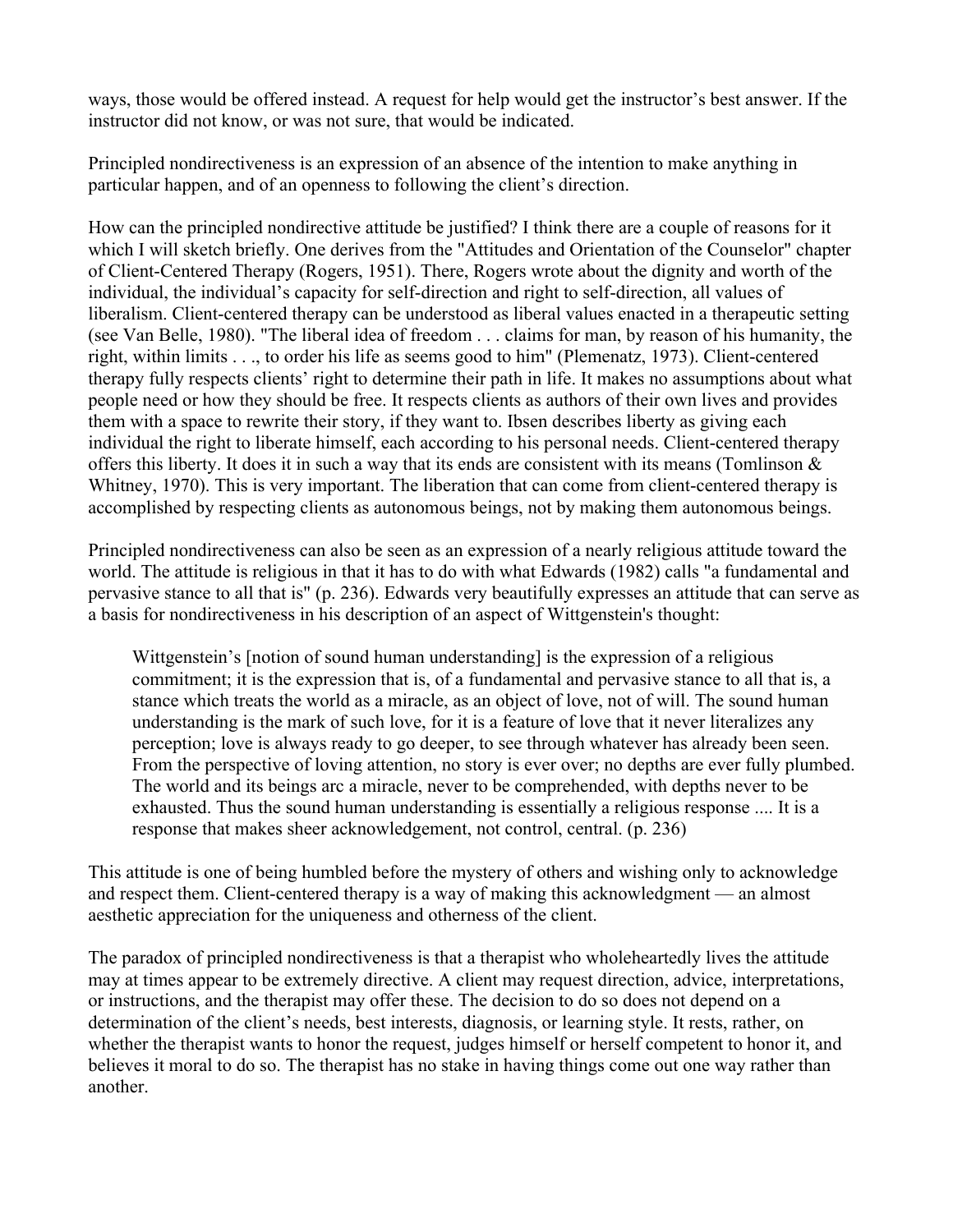Answering questions is not only not inconsistent with nondirectiveness, it may at times be required by it. The leading edge of growth is the client's voice — the client's requests, stated intentions, wishes, self-descriptions, and desires. Growth is what the client says and does. It is not a hypothetical process happening somewhere "inside" the client; nor can it be defined from outside of the client's frame of reference. Answering questions meets clients at the edge of their growth — at the actions they initiate. Giving a personal response to a question is an encounter of one sovereign being with another. It is not a distortion or subversion of a process; it is a response to the only thing a person can know about the particular form of growth of a particular client2.

Principled nondirective therapists take their lead from the client and do not adapt to any determination of the client's "learning style." They do not try to figure out clients' learning styles any more than they try to figure out their diagnoses or anything else about them — unless they are asked and have an opinion. Principled nondirectiveness is incompatible with any programmatic use of the hundreds of notions such as "learning style," "diagnosis," "level of experiencing," which a therapist can use to conceptualize the client and link to an understanding of the nature of growth.

Client-centered therapists are, to use Cain's word, "constrained" by the attitude of principled nondirectiveness. The freedom he advocates for the therapist as a means of facilitating freedom in clients is not consistent with principled nondirectiveness. Client-centered therapists do not intend to free or constrain their clients. They do limit themselves and the variety of ways in which they interact with clients. But this does not, as Cain argues, impose freedom or anything else on clients. To say so is to misuse language. It is not an imposition to not wish to direct or influence someone anymore than it is an imposition to speak English rather than Spanish, to love rather than hate.

The claim that client-centered therapists limit or constrain themselves needs to be clarified. Beginning and developing therapists should constrain themselves. It is wrong to act on every impulse or idea that occurs while doing therapy. Client-centered therapy is a discipline. Those who are gifted or who have done it for a long time may come to do it "naturally" and spontaneously. As one develops as a therapist, there is less need for self-restraint because there is less inclination to exercise power and control and more regard and love for others. The desire to change other people, to make things happen, dissipates.

Nondirectiveness, and the attitudes that express it — unconditional positive regard, empathy, and congruence — are moral virtues. They are praiseworthy characteristics of persons. Being able to act spontaneously and idiosyncratically on them does not happen by instructing oneself to loosen up and be free. This emerges out of discipline in the attitudes — e.g., by working on seeing in loving and accepting ways, by detecting and getting rid of the desire to exercise power, or by accepting oneself. No religious or moral tradition that I am aware of trusts that people left to their own devices will acquire the virtues valued by the tradition. They all recognize that character development takes work.

Because there is no telling exactly how a client-centered therapist will develop the attitudes, or what "new and more subtle ways of implementing [the] client-centered hypothesis" (Rogers, 1951, p. 25) a person will devise, empathic responses and personal responses to direct and indirect questions are not the only forms of response consistent with the nondirective attitude. Offering unsolicited opinions, suggestions, and the like can also be consistent with having the attitude. Nondirective client-centered therapy is a way of being, and not a method, because it allows the therapist to make novel, personal, unplanned responses. There is a place in client-centered therapy

for the therapist . . . in a spontaneous and non-systematic way [to] offer reactions, suggestions, ask questions, try to help the client experience feelings, share aspects of his or her own life, etc.,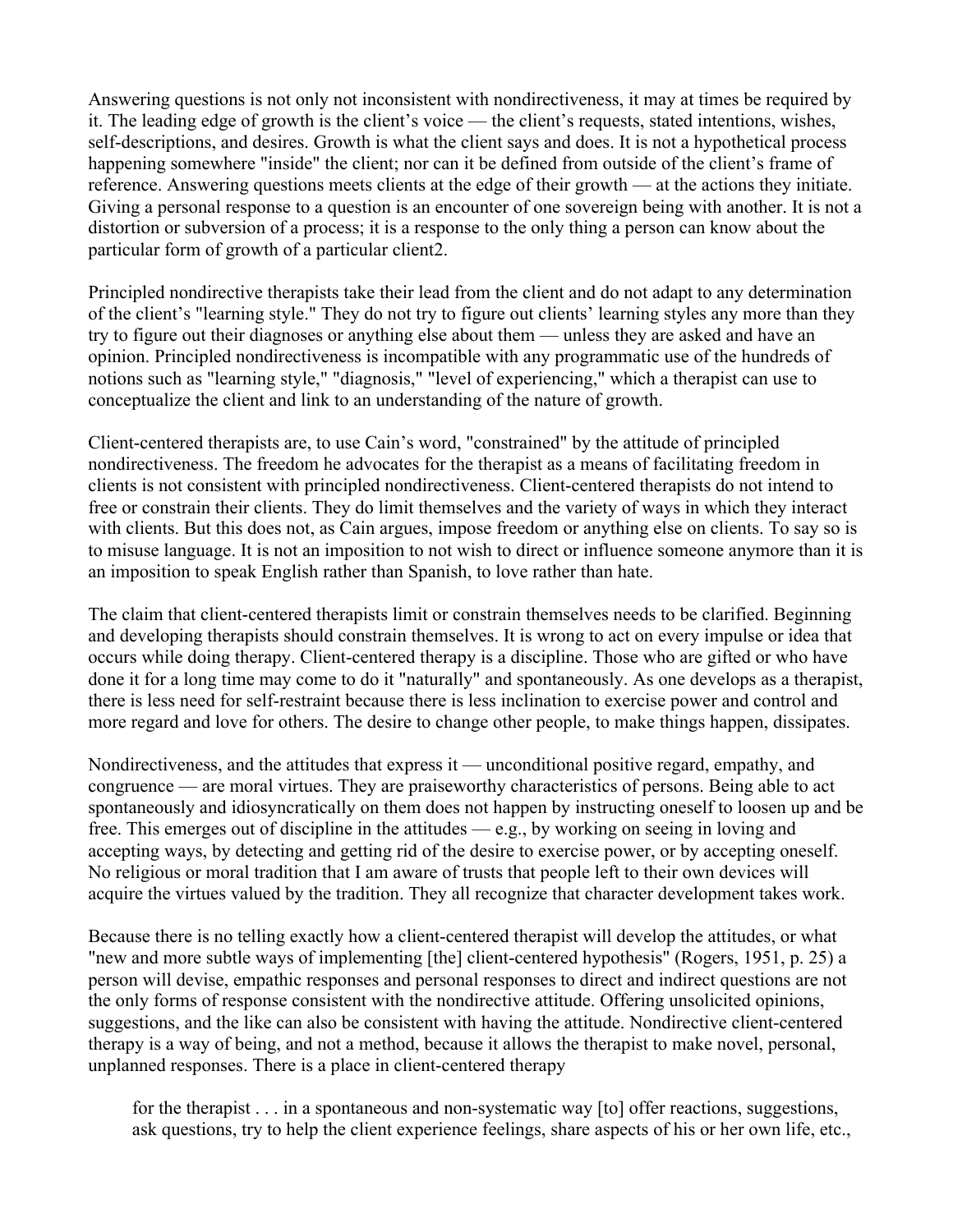while maintaining a basic and continuing respect for the client as the architect of the process (Raskin, 1988).

Cain sanctions these sorts of responses if they are well-intentioned attempts to empower the client, offered as options, and based on an understanding of the client's needs and preferences. This rationale implies that the therapist is sizing up the client and judging what might be of most help. They are consistent with principled nondirectiveness if they are just things the therapist feels like saying. They are not justified by what they intend to accomplish, but by being personal expressions of the attitudes. These spontaneous and nonsystematic actions must be understood as coming from someone in whom the attitudes are deeply ingrained. Buddhists say that whatever an enlightened person does is faultless. Maybe so, but those of us who are less than perfect should usually stay to the well-worn path of common virtue. I am often suspicious of these actions in myself when I do them, and in others when I hear about them. I doubt the purity of the motivation. I doubt that they are gifts of love and regard, given with no desire to influence.

Perhaps those who are gifted with the attitudes or who have acquired them through discipline agree with the following lines from Rogers and Segel's (1955) film and from Weil (1951), and have no desire to do anything but understand. According to Rogers:

The most that can be given to another person, not the least, but the most that can be given to another person, is to be willing to go with them in their own separate feelings as a separate person. (Rogers & Segel, 1955 [Film])

In a similar vein, Weil writes:

Those who are unhappy have no need for anything in this world but people capable of giving them their attention.. . . The love of our neighbor in its fullness simply means being able to say to him, "What are you going through?" (pp. 114-115)

### **CONCLUSIONS**

I have discussed two conceptions of nondirectiveness. Instrumental nondirectiveness is expressed by empathic responses and by encouraging clients to find solutions to problems within themselves. It is an often helpful and sometimes unhelpful way of promoting growth. On the principled conception, nondirectiveness is an ideally unwavering expression of respect that is manifested in many and unpredictable ways, but usually in the form of empathic responses. Many of the same behaviors are consistent with both versions of nondirectiveness, but they are done for different reasons, in different spirits.

Different conceptions of nondirectiveness, and of person-centered therapy and client-centered therapy, are not just private personal ideas about how to do therapy that are justified because Rogers supports them or because they are an expression of one's process of growth. They are ideas about how one should conduct oneself as a therapist, and so they require moral justification. I have sketched two justifications for nondirectiveness in client-centered therapy. One appeals to a principle of respect for persons, the other to an attitude of "sheer acknowledgement" of others. The adequacy, implications, and appropriateness of these notions can, of course, be argued about. Indeed, we may disagree about what constitutes adequate justification. These are the sorts of discussions that come up when the moral dimension of psychotherapy is seen as central.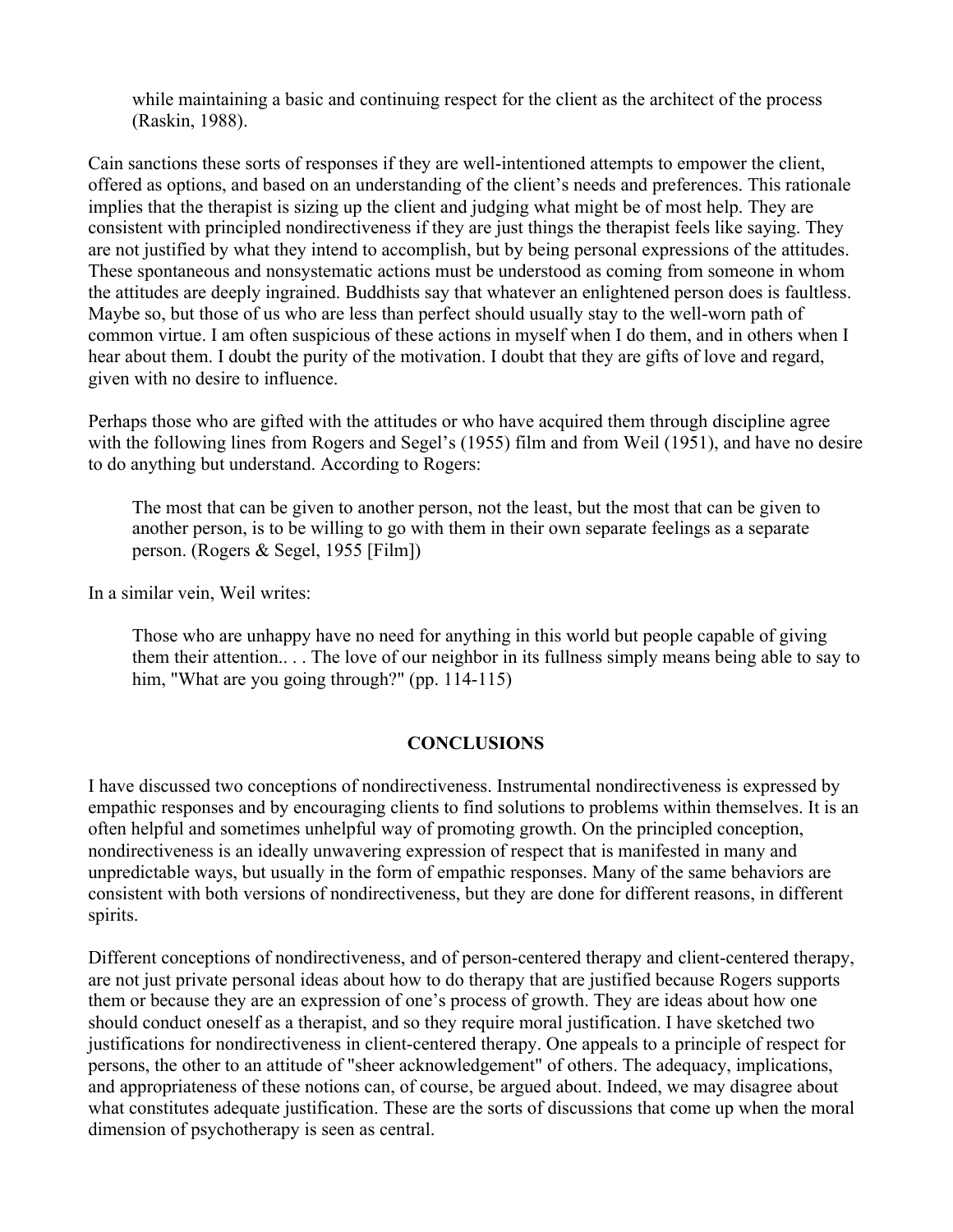### **NOTES**

1. This essay is a revision of a paper presented at the Third Annual Meeting of the Association for the Development of the Person-Centered Approach in Atlanta, May 1989.

2. Rogers often defers answering questions. Sometimes, apparently, he does this because he believes the client ought to figure things out without his ideas and gives indirect instruction to do this. This is not principled nondirectiveness. Other times, apparently, he doesn't answer questions because he doesn't have an answer and doesn't believe he could have one. This is consistent with principled nondirectiveness. Sometimes he does answer questions (Brodley, 1989).

#### **REFERENCES**

Bozarth, J., & Brodley, B. (1986). Client-centered psychotherapy: A statement. Person-Centered Review, 1(3), 262-271.

Brodley, B. (1986). Client-centered therapy: What is it? What is it not? Unpublished manuscript.

Brodley, B. (1988). Untitled article. Renaissance, 5(3-4), 1-2.

Brodley, B. (1989). Cart Rogers's responses to questions in client-centered interviews. Unpublished manuscript.

Cain, D. (1986). What does it mean to be "person-centered"? Person-Centered Review, 1(3), 251- 256.

 Cain, D. (1989). The paradox of nondirectiveness in the person-centered approach. Person-Centered Review, 4(2), 123-131.

Edwards, 1. (1982). Ethics without philosophy: Wittgenstein and the moral life. Tampa, FL: University of South Florida Press.

Grant, B. (1985). The moral nature of psychotherapy. Counseling and Values, 29(2). 141-150.

Grant, B. (1986). Etica y psicoterapia: Prolegomeno a una terapia centrada en el cliente sin una teoria centrada en el cliente [Ethics and psychotherapy: A prolegomenon to client-centered therapy without client-centered theory]. Revista de Psiquiatria y Psicologia Humanista, 17(4), 82-86.

London. P. (l986). The modes and morals of psychotherapy. New York: Hemisphere.

Plemenatz, J. (1 973). Liberalism, in P. Weiner (Ed.), Dictionary of the history of ideas (Vol. III, pp. 36-6 1). New York: Scribner.

Raskin, N. (1988). Untitled article. Renaissance. 5(3-4), 2.

Rogers, C. (195 1). Client-centered therapy. New York: Houghton Mifflin.